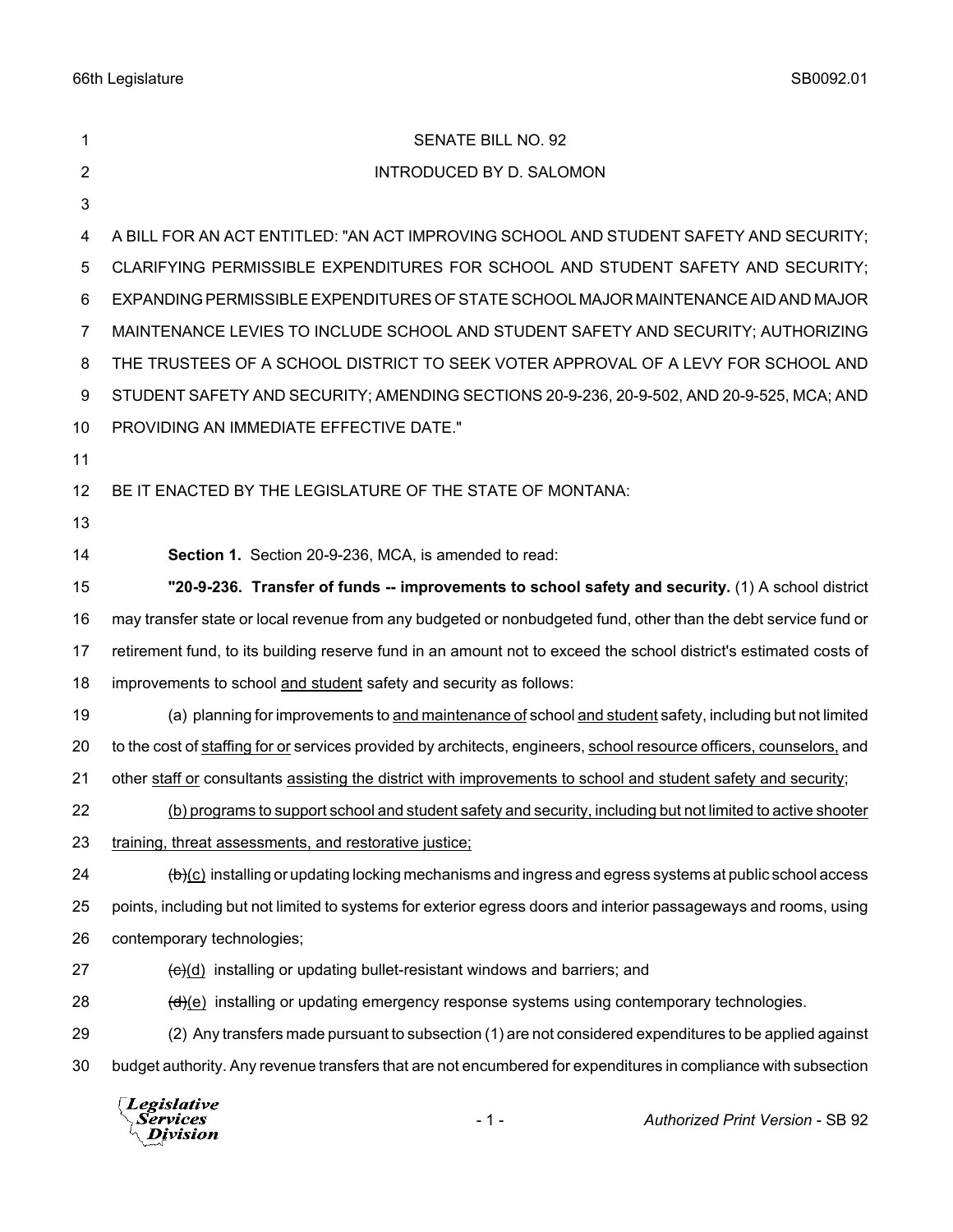(1) within 2 full school fiscal years after the funds are transferred must be transferred back to the originating fund from which the revenue was transferred.

 (3) The intent of this section is to increase the flexibility and efficiency of school districts without an increase in local taxes. In furtherance of this intent, if transfers of funds are made from any school district fund supported by a nonvoted levy, the district may not increase its nonvoted levy for the purpose of restoring the transferred funds."

- 
- 

**Section 2.** Section 20-9-502, MCA, is amended to read:

 **"20-9-502. Purpose and authorization of building reserve fund -- levy for school transition costs subfund structure.** (1) The trustees of any district may establish a building reserve fund to budget for and expend funds for any of the purposes set forth in this section. Appropriate subfunds must be created to ensure separate tracking of the expenditure of funds from voted and nonvoted levies and transfers for school safety pursuant to 20-9-236.

 (2) (a) A voted levy may be imposed and a subfund must be created with the approval of the qualified electors of the district for the purpose of raising money for the future construction, equipping, or enlarging of school buildings or for the purpose of purchasing land needed for school purposes in the district. In order to submit to the qualified electors of the district a building reserve proposition for the establishment of or addition to a building reserve, the trustees shall pass a resolution that specifies:

(i) the purpose or purposes for which the new or addition to the building reserve will be used;

 (ii) the duration of time over which the new or addition to the building reserve will be raised in annual, equal installments;

 (iii) the total amount of money that will be raised during the duration of time specified for the levy; and (iv) any other requirements under 15-10-425 and 20-20-201 for the calling of an election.

 (b) Except as provided in subsection (4)(b), a building reserve tax authorization may not be for more than 20 years.

 (c) The election must be conducted in accordance with the school election laws of this title, and the electors qualified to vote in the election must be qualified under the provisions of 20-20-301. The ballot for a building reserve proposition must be substantially in compliance with 15-10-425.

 (d) The building reserve proposition is approved if a majority of those electors voting at the election approve the establishment of or addition to the building reserve. The annual budgeting and taxation authority of

Legislative Services **Division**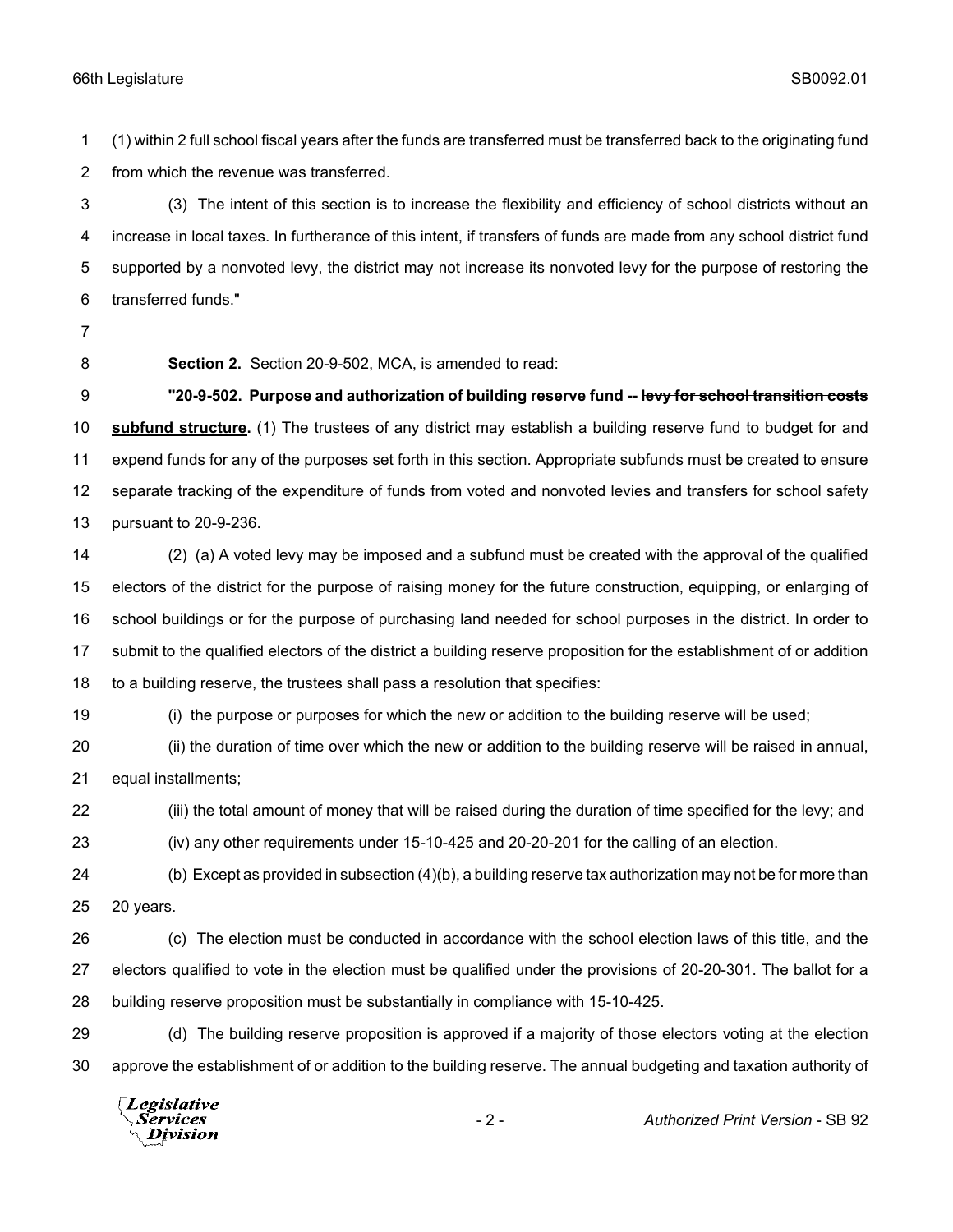the trustees for a building reserve is computed by dividing the total authorized amount by the specified number of years. The authority of the trustees to budget and impose the taxation for the annual amount to be raised for the building reserve lapses when, at a later time, a bond issue is approved by the qualified electors of the district for the same purpose or purposes for which the building reserve fund of the district was established. Whenever a subsequent bond issue is made for the same purpose or purposes of a building reserve, the money in the building reserve must be used for the purpose or purposes before any money realized by the bond issue is used.

 (3) (a) A subfund must be created to account for revenue and expenditures for school major maintenance and repairs authorized under this subsection (3). Except as provided in subsection (3)(g), the trustees of a district may authorize and impose a levy of no more than 10 mills on the taxable value of all taxable 10 property within the district for that school fiscal year for the purposes of raising revenue for identified school major 11 maintenance improvements or projects meeting the requirements of 20-9-525(2). The 10-mill limit under this section must be calculated using the district's total taxable valuation most recently certified by the department of revenue under 15-10-202. The amount of money raised by the levy, the deposits and transfers authorized under subsection (3)(f) of this section, and anticipated state aid pursuant to 20-9-525(3) may not exceed the district's school major maintenance amount. For the purposes of this section, the term "school major maintenance amount" means the sum of \$15,000 and the product of \$100 multiplied by the district's budgeted ANB for the prior fiscal year. To authorize and impose a levy under this subsection (3), the trustees shall:

18 (i) following public notice requirements pursuant to 20-9-116, adopt no later than June 1 for fiscal year 19 2017 only and no later than March 31 for fiscal years 2018 and subsequent fiscal years of each fiscal year, a resolution:

21 (A) identifying the anticipated school major maintenance improvements or projects for which the proceeds of the levy, the deposits and transfers authorized under subsection (3)(f) of this section, and anticipated state aid pursuant to 20-9-525(3) will be used; and

 (B) estimating a total dollar amount of money to be raised by the levy, the deposits and transfers authorized under subsection (3)(f) of this section, anticipated state aid pursuant to 20-9-525(3), and the resulting estimated number of mills to be levied using the district's taxable valuation most recently certified by the department of revenue under 15-10-202; and

 (ii) include the amount of any final levy to be imposed as part of its final budget meeting noticed in compliance with 20-9-131.

(b) Proceeds from the levy may be expended only for the purposes under 20-9-525(2), and the

Legislative Services **Division**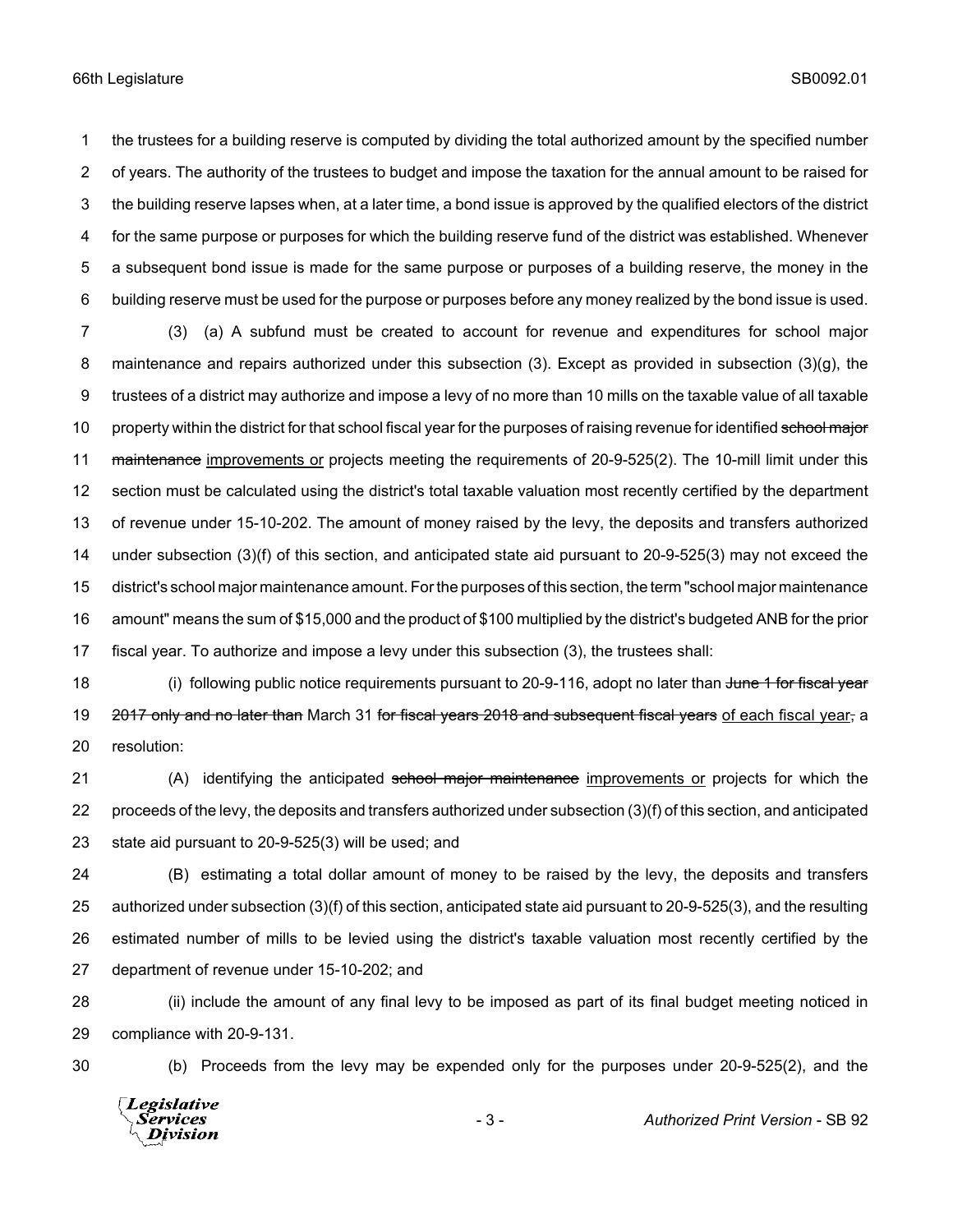expenditure of the money must be reported in the annual trustees' report as required by 20-9-213.

 (c) Whenever the trustees of a district impose a levy pursuant to this section during the current school fiscal year, they shall budget for the proceeds of the levy, the deposits and transfers authorized under subsection (3)(f) of this section, and anticipated state aid pursuant to 20-9-525(3) in the district's building reserve fund budget. Any expenditures of the funds must be made in accordance with the financial administration provisions of this title for a budgeted fund.

 (d) When a tax levy pursuant to this section is included as a revenue item on the final building reserve fund budget, the county superintendent shall report the levy requirement to the county commissioners by the later of the first Tuesday in September or within 30 calendar days after receiving certified taxable values and a levy on the district must be made by the county commissioners in accordance with 20-9-142.

 (e) A subfund in the building reserve fund must be created for the deposit of proceeds from the levy, the deposits and transfers authorized under subsection (3)(f) of this section, and anticipated state aid pursuant to 20-9-525(3).

 (f) If the imposition of 10 mills pursuant to subsection (3)(a) is estimated by the trustees to generate an amount less than the maximum levy revenue specified in subsection (3)(a), the trustees may deposit additional funds from any lawfully available revenue source and may transfer additional funds from any lawfully available fund of the district to the subfund provided for in subsection (3)(a), up to the difference between the revenue estimated to be raised by the imposition of 10 mills and the maximum levy revenue specified in subsection (3)(a). The district's local effort for purposes of calculating its eligibility for state school major maintenance aid pursuant to 20-9-525 consists of the combined total of funds raised from the imposition of 10 mills and additional funds raised from deposits and transfers in compliance with this subsection (3)(f).

22 (g) A district awarded a quality schools facility grant pursuant to [former] Title 90, chapter 6, part 8, during 23 the biennium beginning July 1, 2017, may not impose the levy under this subsection (3) during the biennium beginning July 1, 2017.

- (4) (a) A voted levy may be imposed and a subfund must be created with the approval of the qualified electors of the district to provide funding for transition costs incurred when the trustees:
- (i) open a new school under the provisions of Title 20, chapter 6;
- (ii) close a school;

(iii) replace a school building;

(iv) consolidate with or annex another district under the provisions of Title 20, chapter 6; or

**Legislative** *Services* Division

- 4 - *Authorized Print Version* - SB 92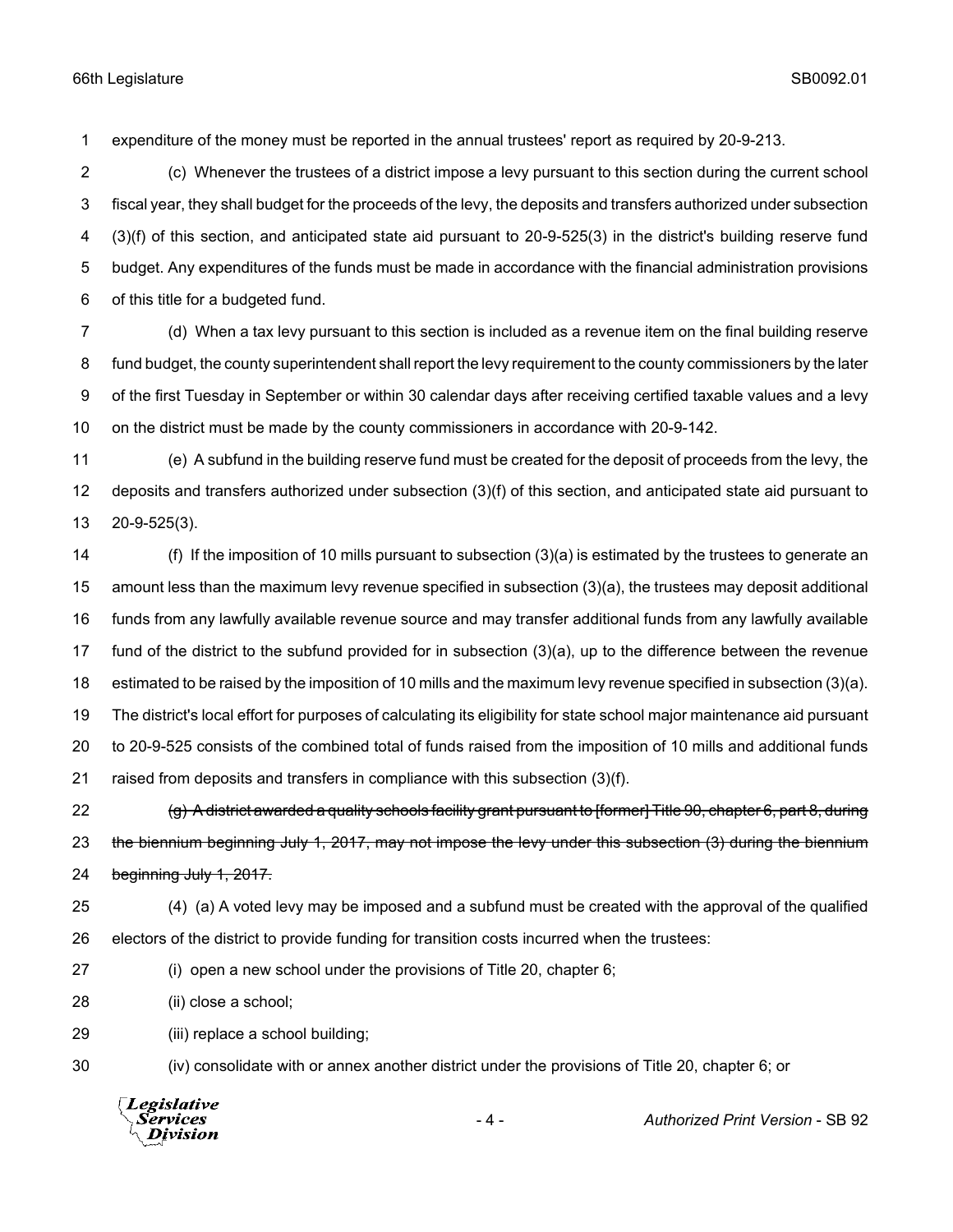| 1              | receive approval from voters to expand an elementary district into a K-12 district pursuant to<br>(v)                  |
|----------------|------------------------------------------------------------------------------------------------------------------------|
| $\overline{2}$ | 20-6-326.                                                                                                              |
| 3              | (b) Except as provided in subsection (4)(c), the total amount the trustees may submit to the electorate                |
| 4              | for transition costs may not exceed the number of years specified in the proposition times the greater of 5% of        |
| 5              | the district's maximum general fund budget for the current year or \$250 per ANB for the current year. The duration    |
| 6              | of the levy for transition costs may not exceed 6 years.                                                               |
| 7              | (c) If the levy for transition costs is for consolidation or annexation:                                               |
| 8              | (i) the limitation on the amount levied is calculated using the ANB and the maximum general fund budget                |
| 9              | for the districts that are being combined; and                                                                         |
| 10             | (ii) the proposition must be submitted to the qualified electors in the combined district.                             |
| 11             | (d) The levy for transition costs may not be considered as outstanding indebtedness for the purpose of                 |
| 12             | calculating the limitation in 20-9-406.                                                                                |
| 13             | (5) (a) A subfund in the building reserve fund must be created for:                                                    |
| 14             | (i) the funds transferred to the building reserve fund for school safety and security pursuant to 20-9-236;            |
| 15             | and                                                                                                                    |
| 16             | (ii) funds generated by a voter-approved levy for school and student safety and security pursuant to                   |
| 17             | subsection (5)(b) of this section.                                                                                     |
| 18             | (b) A voted levy may be imposed with the approval of the qualified electors of the district to provide                 |
| 19             | funding for improvements to school and student safety and security that meet any of the criteria set forth in          |
| 20             | 20-9-236(1)(a) through (1)(e). A voted levy for school and student safety and security may not be considered           |
| 21             | as outstanding indebtedness for the purpose of calculating the limitation in 20-9-406. The election for a voted        |
| 22             | levy for school and student safety and security must be conducted in accordance with the school election laws          |
| 23             | of this title, and the electors qualified to vote in the election must be qualified under the provisions of 20-20-301. |
| 24             | The ballot for a building reserve proposition must be substantially in compliance with 15-10-425."                     |
| 25             |                                                                                                                        |
| 26             | Section 3. Section 20-9-525, MCA, is amended to read:                                                                  |
| 27             | School major maintenance aid account -- formula. (1) There is a school major<br>"20-9-525.                             |
| 28             | maintenance aid account in the state special revenue fund provided for in 17-2-102.                                    |
| 29             | (2) [Subject to legislative fund transfer,] the purpose of the account is to provide, contingent on                    |
| 30             | appropriation from the legislature, funding for the capital and operational costs of improving school and student      |
|                | <i>Legislative</i>                                                                                                     |

Services<br>*Division*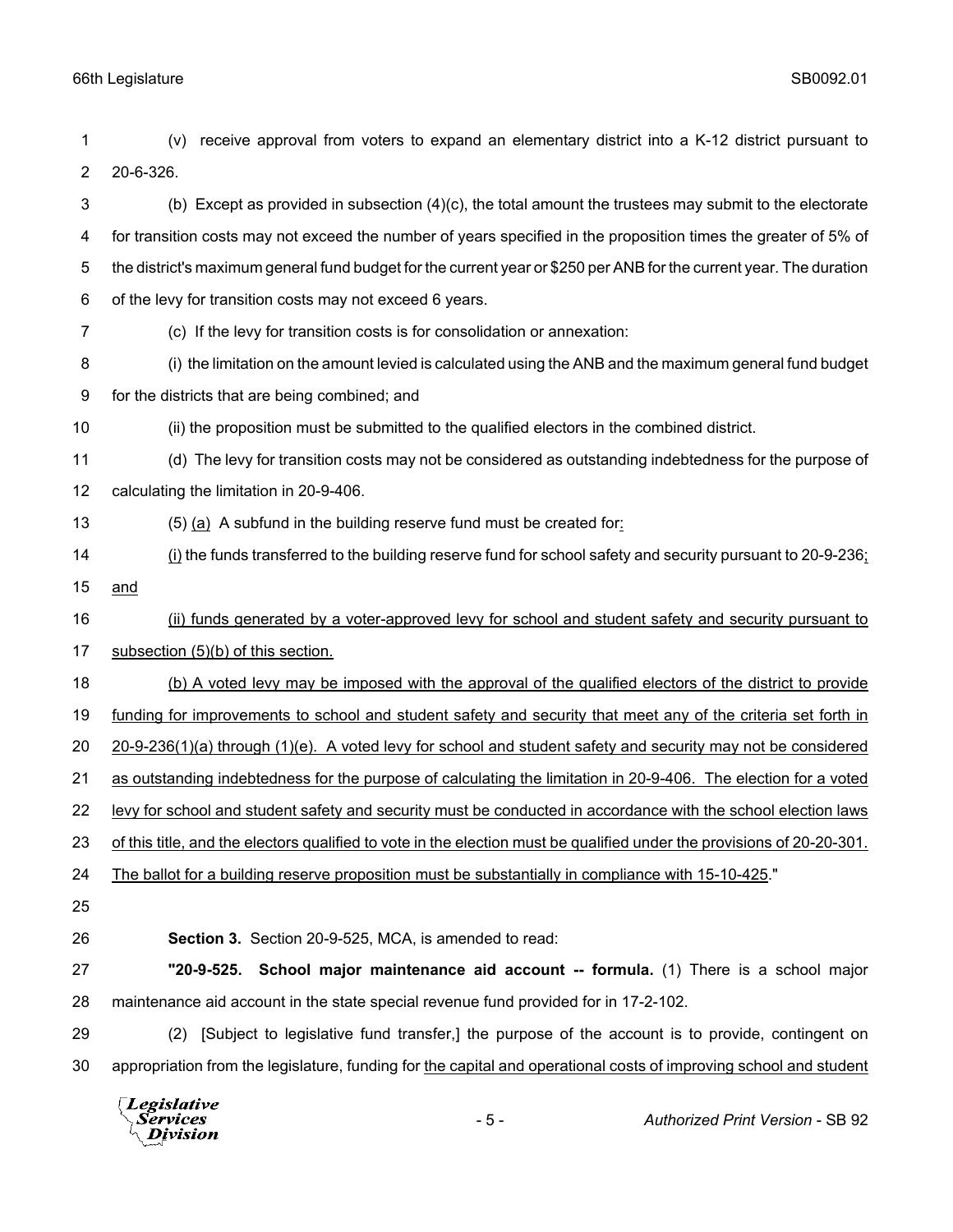safety and security and for school major maintenance aid as provided in subsection (3) for improvements to 2 school and student safety and security and for school facility projects that support a basic system of free quality 3 public elementary and secondary schools under 20-9-309. and that involve: Purposes for which the funds in the account may be expended include: (a) first, making any repairs categorized as "safety", "damage/wear out", or "codes and standards" in the facilities condition inventory for buildings of the school district as referenced in the K-12 public schools facility condition and needs assessment final report prepared by the Montana department of administration pursuant to section 1, Chapter 1, Special Laws of December 2005; and  $\rightarrow$  (b) after addressing the repairs in subsection (2)(a), any of the following:  $(i)(a)$  updating the facility condition inventory as recommended in the K-12 public schools facility condition and needs assessment final report prepared by the Montana department of administration pursuant to 12 section 1, Chapter 1, Special Laws of December 2005, final report referenced in subsection (2)(a) with the scope and methods of the review to be determined by the trustees, employing experts as the trustees determine necessary. The first update must be completed by July 1, 2019, and each district shall certify the completion to the office of public instruction no later than October 31, 2019. Subsequent updates must be certified to the office of public instruction no less than once every 5 years following the first certification. 17 (iii)(b) undertaking projects designed to produce operational efficiencies such as utility savings, reduced future maintenance costs, improved utilization of staff, and enhanced learning environments for students, including but not limited to projects addressing:  $(A)(i)$  roofing systems;  $\left(\frac{B}{\mu}\right)$  heating, air conditioning air-conditioning, and ventilation systems;  $\left(\frac{C}{\text{Hil}}\right)$  energy-efficient window and door systems and insulation;  $(D)(iv)$  plumbing systems;  $(E)(v)$  electrical systems and lighting systems;  $(F)(v)$  information technology infrastructure, including internet connectivity both within and to the school facility; and  $\left(\Theta\right)$ (vii) other critical repairs to an existing school facility or facilities; and (c) improvements to school and student safety and security that meet any of the criteria set forth in 20-9-236(1)(a) through (1)(e). (3) (a) In any year in which the legislature has appropriated funds for distribution from the school major Legislative

- 6 - *Authorized Print Version* - SB 92Services **Division**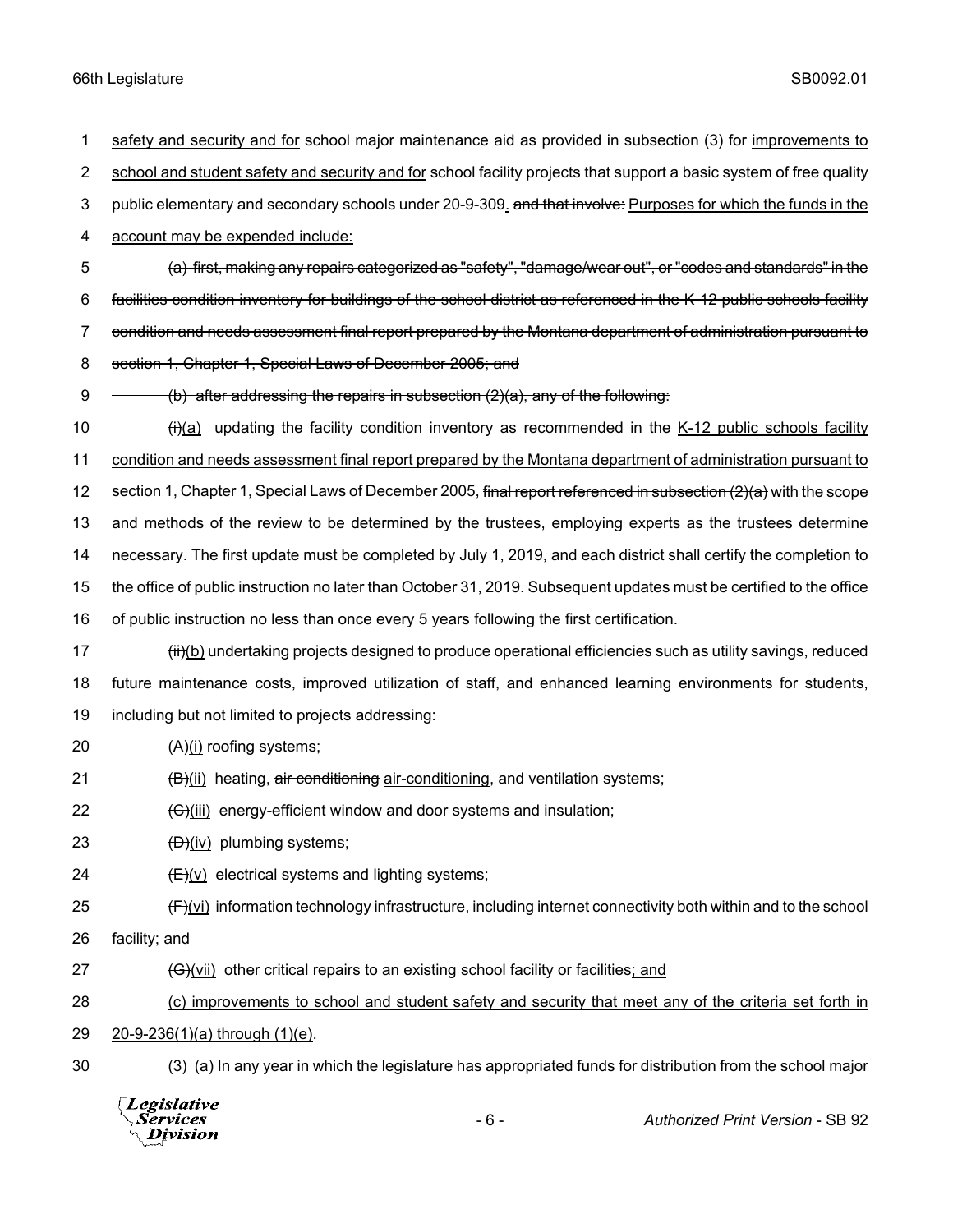maintenance aid account, the superintendent of public instruction shall administer the distribution of school major maintenance aid from the school major maintenance aid account for deposit in the subfund of the building reserve fund provided for in 20-9-502(3)(e). Subject to proration under subsection (5) of this section, aid must be annually distributed no later than the last working day of May to a school district imposing a levy pursuant to 20-9-502(3) in the current school fiscal year, with the amount of state support per dollar of local effort of the applicable elementary and high school program of each district determined as follows: (i) using the taxable valuation most recently certified by the department of revenue under 15-10-202: (A) divide the total statewide taxable valuation by the statewide total of school major maintenance amounts and multiply the result by 171%;

 (B) multiply the result determined under subsection (3)(a)(i)(A) by the district's school major maintenance amount;

 (C) subtract the district's taxable valuation from the amount determined under subsection (3)(a)(i)(B); and

(D) divide the amount determined under subsection (3)(a)(i)(C) by 1,000;

 (ii) determine the greater of the amount determined in subsection (3)(a)(i) or 18% of the district's mill value; and

 (iii) multiply the result determined under subsection (3)(a)(ii) by the district's school major maintenance amount, then divide the product by the sum of the result determined under subsection (3)(a)(ii) and the district's school major maintenance amount.

 (b) For a district with an adopted general fund budget in the prior year greater than or equal to 97% of the district's general fund maximum budget in the prior year, the amount determined in subsection (3)(a)(iii) rounded to the nearest cent is the amount of school major maintenance aid per dollar of local effort, not to exceed an amount that would result in the state aid composing more than 80% of the district's school major maintenance amount.

 (c) For a district with an adopted general fund budget in the prior year less than 97% of the district's maximum budget in the prior year, multiply the amount determined in subsection (3)(a)(iii) by the ratio of the district's adopted general fund budget in the prior year to the district's maximum general fund budget in the prior year. The result, rounded to the nearest cent, is the amount of state school major maintenance aid per dollar of local effort, not to exceed an amount that would result in the state aid composing more than 80% of the district's school major maintenance amount.

Legislative Services **Division**